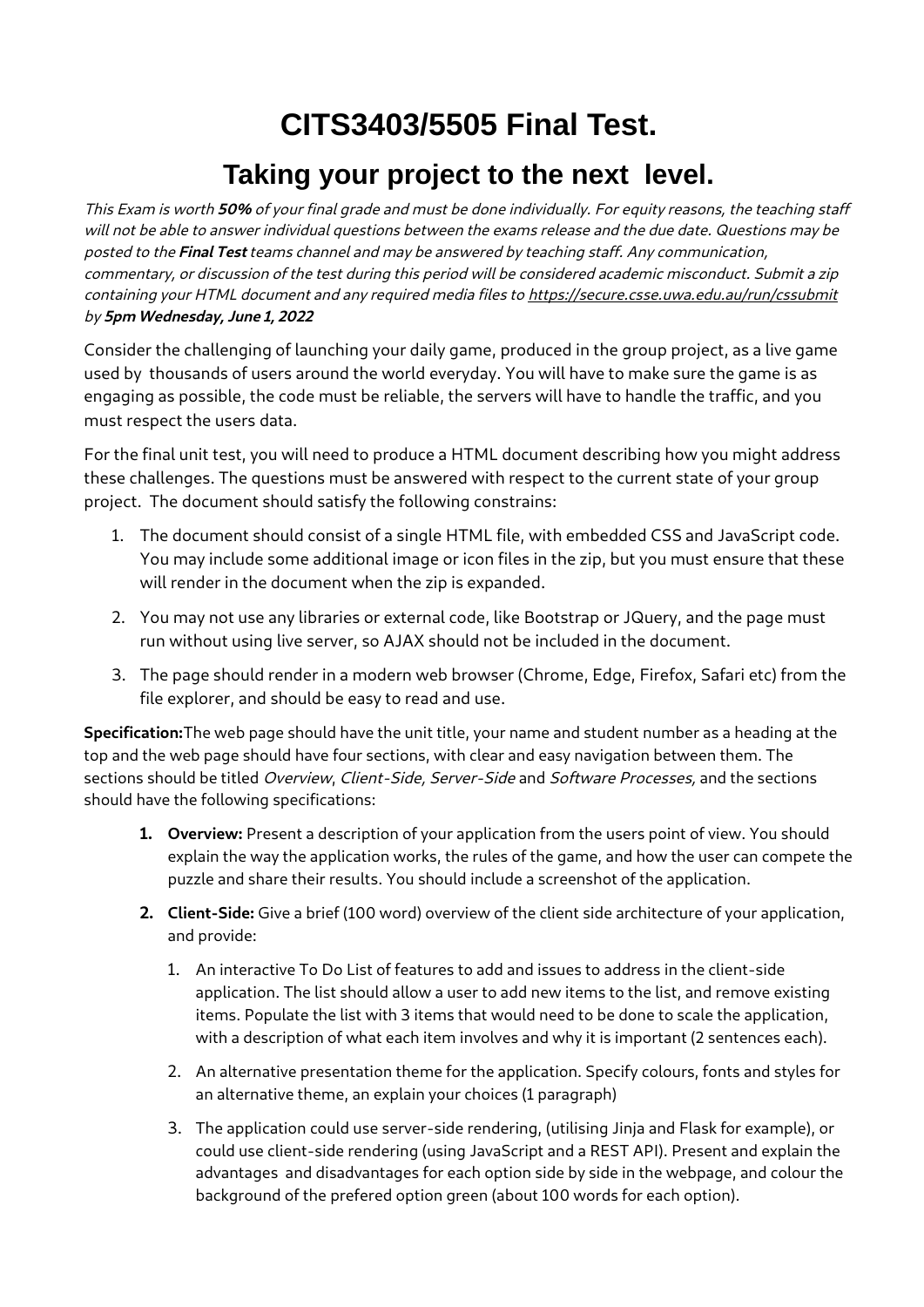- **3. Server-Side:** Give a brief (100 words) overview of the server side architecture of your application, and provide:
	- 1. An interactive To Do List of features to add and issues to address in the server-side application. The list should allow a user to add new items to the list, and remove existing items. Populate the list with 3 items that would need to be done to scale the application, with a description of what each item involves and why it is important (2 sentences each).
	- 2. Describe what would need to be done to deploy your application to allow it to scale with thousands of daily users, and highlight the relevant characteristics of the Representational State Transfer Architecture that would enable such scaling (about 200 words).
	- 3. The privacy and confidence of users will be important to the applications success, but you will also want to track users engagement. Your application could require users to register accounts (active user tracking) or could use cookies or local storage to passively track users. Give the advantages and disadvantages of each approach side by side, and color the background of your prefered option green (about 100 words for each option).
- **4. Software Processes:** Making a robust and reliable application will require a team of developers to build and maintain the application. Describe what you think would be the ideal team to work with to deliver and maintain the application (100 words), and provide:
	- 1. An interactive To Do List of tasks required to deploy and maintain the application. The list should allow a user to add new items to the list, and remove existing items. Populate the list with 3 items that would need to be done to scale up your application, with a clear description of what each item involves and why it is important (about 2 sentences each).
	- 2. Ensuring the reliability of the application as new features are added will be crucial to building a user base. Describe a testing strategy for your application identifying what kind of tests and validation processes should be used, and how they should be executed (about 200 words).
	- 3. Describe the process your team used in developping the application to its current state and give an honest and professional appraisal of each team member you worked with. What changes would you make within the project team if you were to continue to develop the application (about 200 words).